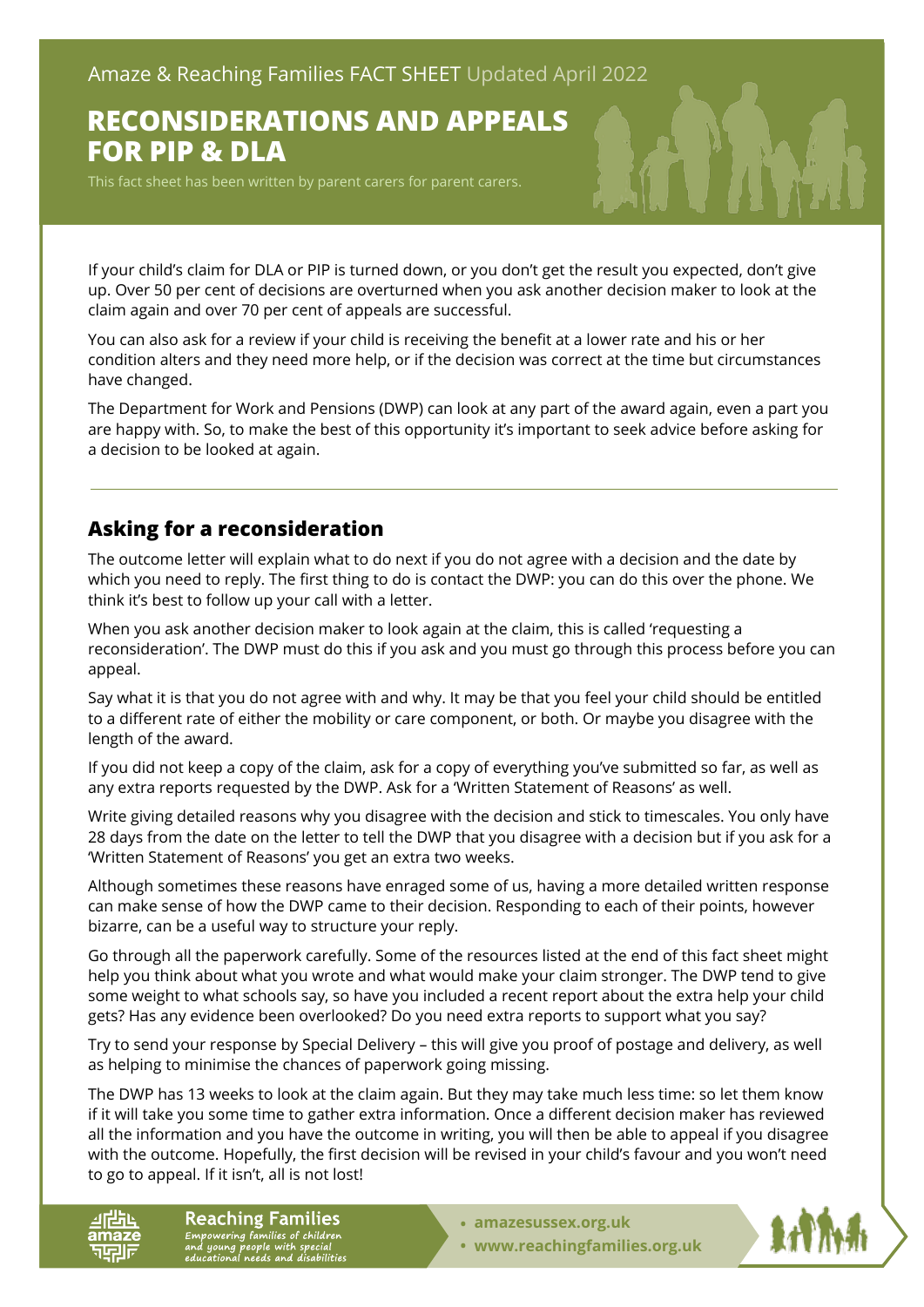## **RECONSIDERATIONS AND APPEALS**

Whether or not the decision is changed, you will get a Mandatory Reconsideration Notice. You will need this to appeal. You now have one calendar month to submit your appeal.

## **Appeals**

Appeals are made directly to an independent Tribunal. You will need to fill in a form, called an **SSCS1 Notice of Appeal**. You can download this from the **[gov.uk](https://www.gov.uk/)** website or ask for one to be posted out via the DWP tel: **0300 123 1142**.

On the form, say clearly what part of the decision you disagree with and why. You may already have stated your reasons in your reconsideration request, so include this again with the form. Be sure to keep a copy of everything you send. Send it back within the timescale, ideally by Special Delivery.

You will get a pre-hearing questionnaire. It's best to opt for a face-to-face hearing, as your chances of an outcome in your child's favour are much greater if you do. You do not need to take someone like a solicitor with you. Experience of DLA and PIP appeal tribunals tells us parents and carers are generally best placed to 'tell it how it is'.

If you don't want to attend in person, you can submit an appeal in writing or send a representative to act on your child's behalf. But if you have a campaigning spirit and find it easy to speak from the heart, it's worth doing it yourself.

If you have any more or new supporting evidence, send it in at least a week before the hearing. If you only get a report the day before, take it with you and explain about this – the tribunal understands that you might have waited a long time for an assessment. In our experience the tribunal panel will accept evidence on the day.

Remember, the tribunal will want to know how things were at the time you put in the claim. Appeals can take a year to be heard, so make time to read through your 'bundle' of papers several times. What's important is how things were at the time you made the claim so take the time to refresh your memory. This doesn't mean new evidence won't be taken into account. Time limits for reviews and appeals are short so always get advice as quickly as possible.

If you are on a very low income, the Citizen's Advice Bureau may be able to help you with an appeal.

## **Ask about**

- **• Blue Badge**  if you get eight points or more under the 'moving around' section of the mobility component of PIP, 10 points under planning and following a journey because you are unable to undertake any journey due to overwhelming psychological distress, or if you are severely sightimpaired you will be entitled to a 'Blue Badge', which allows the holder to park in disabled bays. To find out more email: **blue.badges@westsussex.gov.uk** or go to: **[www.westsussex.gov.uk](https://www.westsussex.gov.uk)**, or contact: **01243 777653**. You can also apply for an on-street disabled parking bay outside your home through the above website.
- **• Citizen's Advice Bureau**  can help with benefits claims, including PIP. There are offices across the county. Tel: **0808 278 7969** or go to: **[www.advicewestsussex.org.uk](https://www.advicewestsussex.org.uk)**.
- **• Motability**  if you receive the enhanced rate of mobility for PIP, you may be able to use that part of the award to lease a car or scooter via the Motability scheme. Call: **0300 456 4566** or visit: **[www.motability.co.uk](https://www.motability.co.uk)**.
- **• Social care**  your child's social worker may be able to help you to fill out the DLA form. Call West

**Reaching Families** Empowering families of children<br>and young people with special<br>educational needs and disabilities

- **• [amazesussex.org.uk](https://amazesussex.org.uk)**
- **[www.reachingfamilies.org.uk](https://www.reachingfamilies.org.uk)**